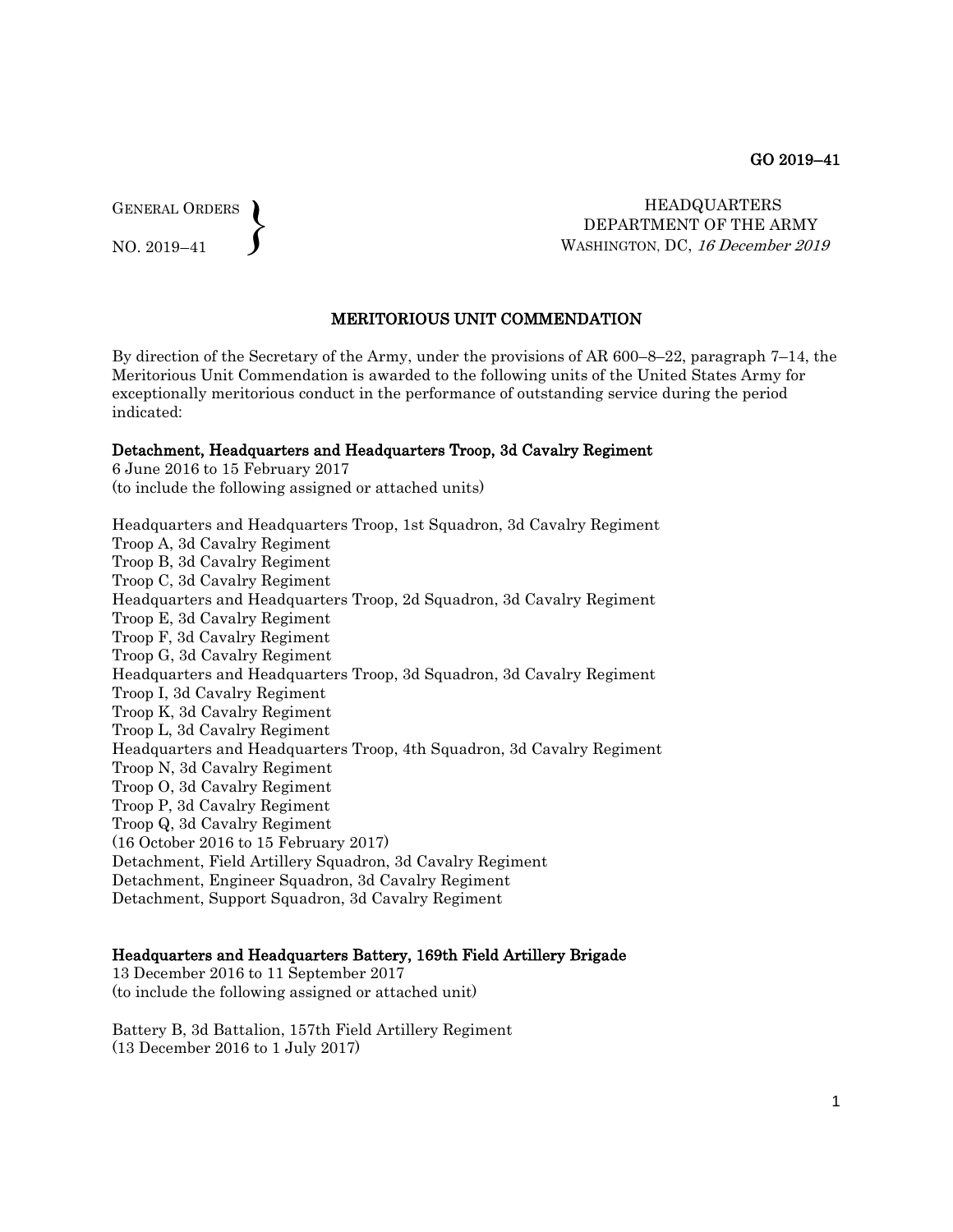# Headquarters and Headquarters Company, 1st Brigade Combat Team, 82d Airborne Division

17 July 2017 to 14 March 2018 (to include the following assigned or attached units) Headquarters and Headquarters Company, 1st Battalion, 504th Infantry Regiment (22 September 2017 to 14 March 2018) Company A, 1st Battalion, 504th Infantry Regiment (22 September 2017 to 14 March 2018) Company B, 1st Battalion, 504th Infantry Regiment (22 September 2017 to 14 March 2018) Company C, 1st Battalion, 504th Infantry Regiment (22 September 2017 to 14 March 2018) 2d Battalion, (less Company D), 504th Infantry Regiment Battery C, 3d Battalion, 319th Field Artillery Regiment Headquarters and Headquarters Company, 2d Battalion, 501st Infantry Regiment Company A, 2d Battalion, 501st Infantry Regiment Company B, 2d Battalion, 501st Infantry Regiment Company C, 2d Battalion, 501st Infantry Regiment Company D, 2d Battalion, 501st Infantry Regiment (17 July 2017 to 5 January 2018) 3d Squadron, 73d Cavalry Regiment (17 July 2017 to 5 January 2018) 127th Engineer Battalion (17 July 2017 to 5 January 2018) Headquarters and Headquarters Company, 307th Support Battalion (22 September 2017 to 14 March 2018) Company A, 307th Support Battalion (22 September 2017 to 14 March 2018) Company B, 307th Support Battalion (22 September 2017 to 14 March 2018) Company C, 307th Support Battalion (22 September 2017 to 14 March 2018) Company D, 307th Support Battalion (17 July 2017 to 5 January 2018) Company E, 307th Support Battalion Company G, 307th Support Battalion (22 September 2017 to 14 March 2018)

Company H, 307th Support Battalion Company I, 307th Support Battalion 760th Ordnance Company

# Afghanistan Engineer District, United States Army Engineer Division Transatlantic

1 February 2015 to 30 September 2017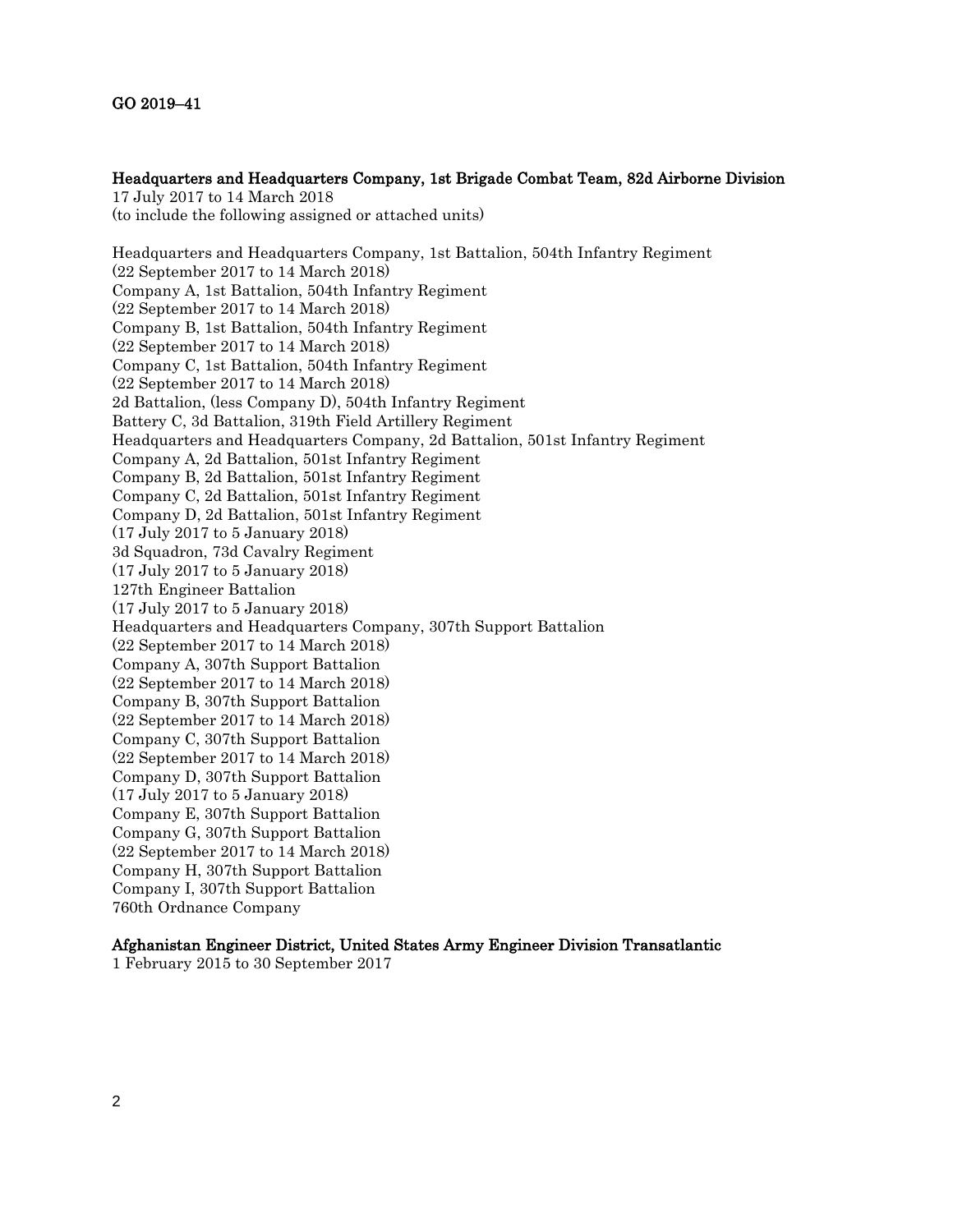#### Headquarters and Headquarters Company, Combat Aviation Brigade, 3d Infantry Division

1 November 2017 to 25 June 2018 (to include the following assigned or attached units)

Troop A, 3d Squadron, 17th Cavalry Regiment Troop B, 3d Squadron, 17th Cavalry Regiment Troop C, 3d Squadron, 17th Cavalry Regiment Troop D, 3d Squadron, 17th Cavalry Regiment Troop E, 3d Squadron, 17th Cavalry Regiment Headquarters and Headquarters Company, 4th Battalion, 3d Aviation Regiment Company A, 4th Battalion, 3d Aviation Regiment Company B, 4th Battalion, 3d Aviation Regiment Company A, 2d Battalion, 3d Aviation Regiment Company B, 2d Battalion, 3d Aviation Regiment Company C, 2d Battalion, 3d Aviation Regiment Company B, 603d Support Battalion Company A, 1st Battalion, 501st Infantry Regiment Company B, 2d Battalion, 238th Aviation Regiment 1st Battalion (Less Company E), 151st Aviation Regiment

#### 223d Engineer Battalion

11 December 2011 to 13 September 2012 (to include the following assigned or attached units)

288th Engineer Company (11 December 2011 to 9 September 2012) 713th Engineer Company (11 December 2011 to 9 September 2012) 883d Engineer Company (11 December 2011 to 24 August 2012) 881st Engineer Company (11 December 2011 to 24 August 2012) 182d Engineer Company (11 January 2012 to 13 September 2012) 569th Engineer Company (13 February 2012 to 24 August 2012) 584th Engineer Company (24 February 2012 to 13 September 2012) 22d Engineer Company (11 December 2011 to 11 July 2012)

#### 8th Medical Company

14 February 2013 to 11 November 2013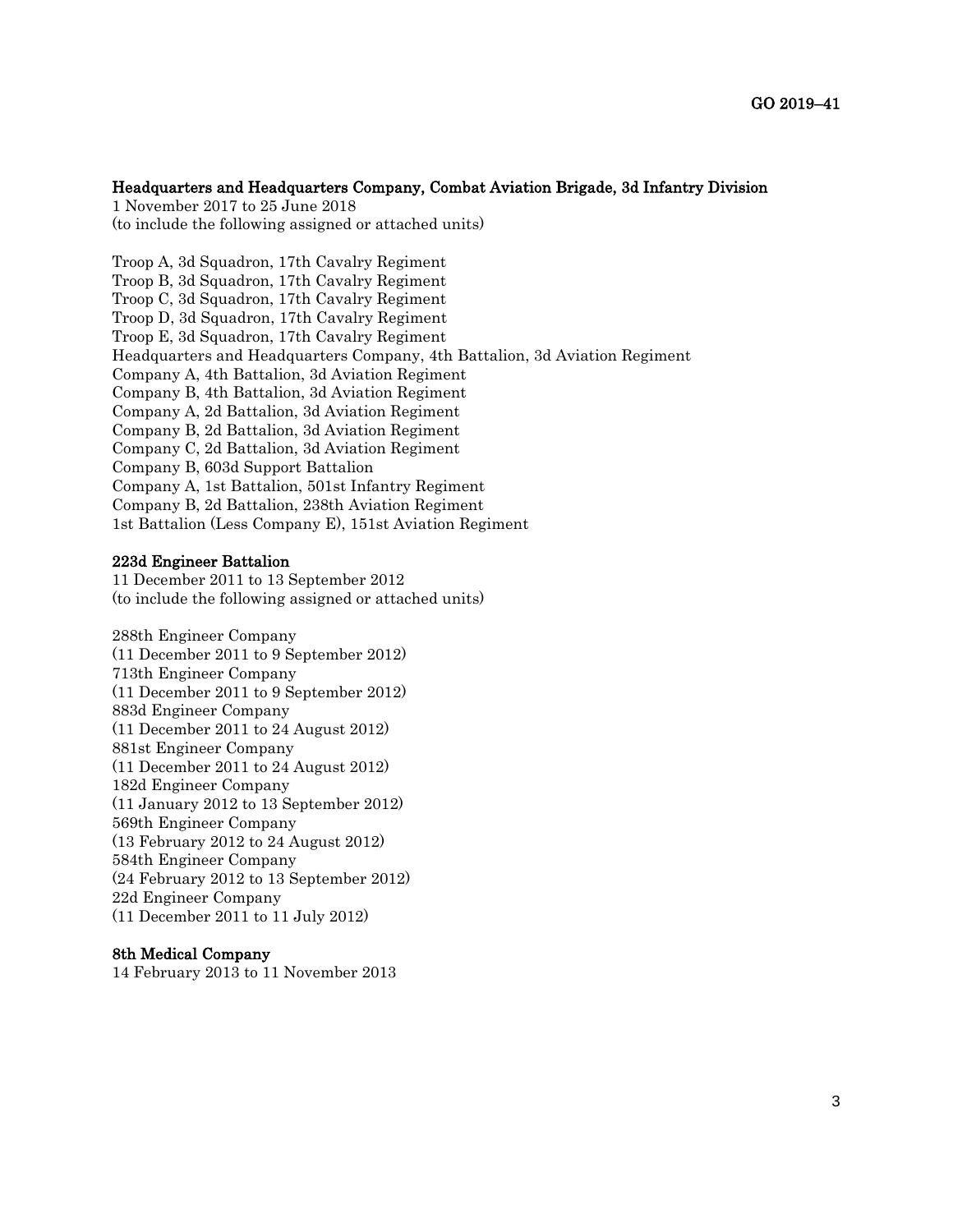## Headquarters and Headquarters Battery, 2d Battalion, 174th Air Defense Artillery Regiment

29 June 2017 to 19 March 2018 (to include the following assigned or attached units)

Battery A, 2d Battalion, 174th Air Defense Artillery Regiment Battery B, 2d Battalion, 174th Air Defense Artillery Regiment Battery C, 2d Battalion, 174th Air Defense Artillery Regiment Detachment, Battery A, 3d Battalion, 319th Field Artillery Regiment (16 September 2017 to 19 March 2018)

## Detachment, Headquarters and Headquarters Detachment, 192d Ordnance Battalion

12 July 2017 to 25 March 2018 (to include the following assigned or attached units)

Detachment, 704th Ordnance Company Detachment, 760th Ordnance Company Detachment, 761st Ordnance Company

788th Medical Detachment 3 February 2013 to 21 October 2013

794th Medical Detachment 2 December 2012 to 4 August 2013

791st Engineer Detachment 9 September 2017 to 25 May 2018

## 218th Medical Detachment

1 February 2013 to 17 November 2013

## 254th Medical Detachment

2 January 2013 to 14 September 2013

Headquarters and Headquarters Company, 139th Support Group

1 December 2017 to 10 August 2018

# 85th Medical Detachment

25 January 2013 to 30 September 2013

# 415th Military Intelligence Battalion

21 July 2005 to 12 September 2006

72d Medical Detachment 2 February 2012 to 10 January 2013